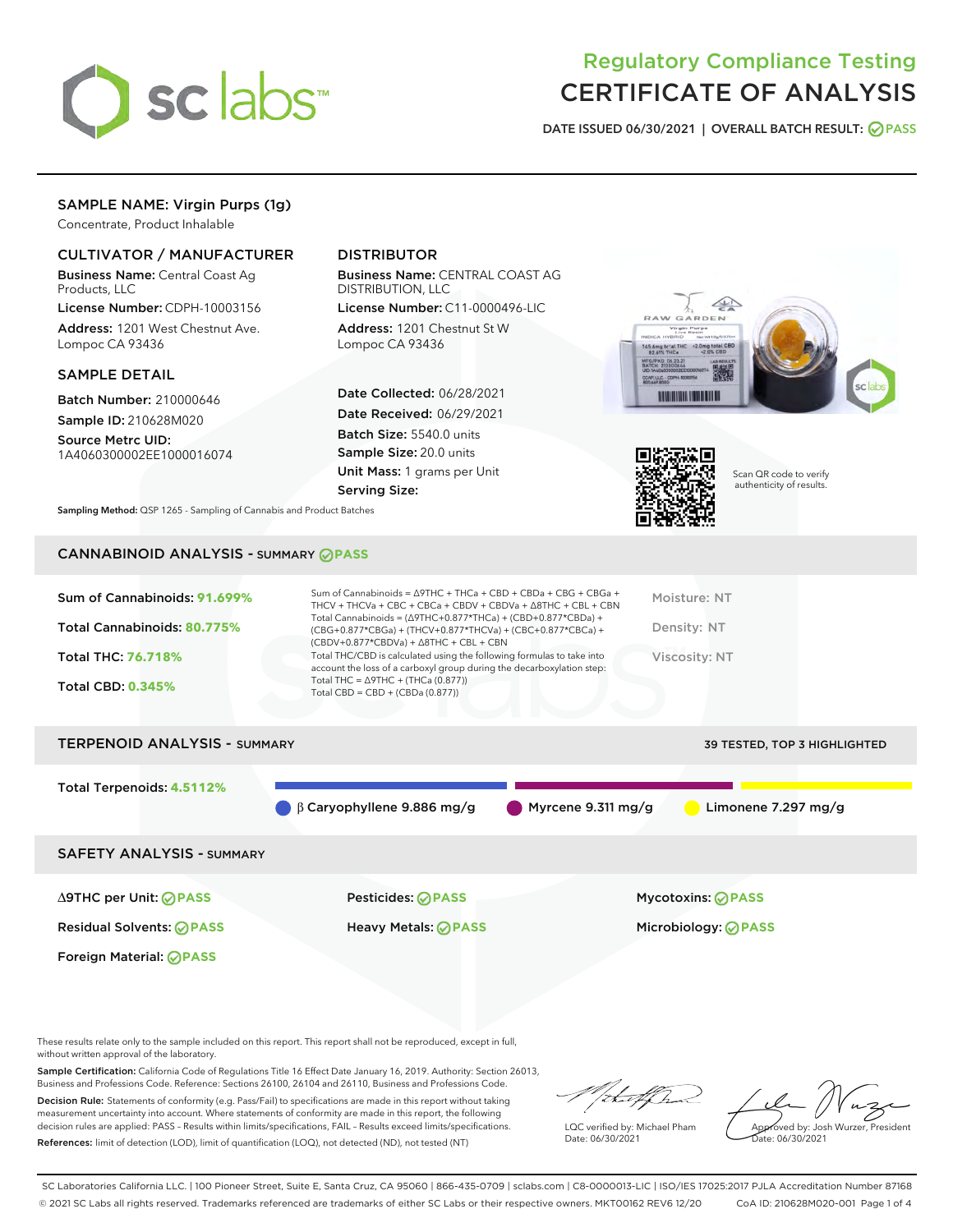



VIRGIN PURPS (1G) | DATE ISSUED 06/30/2021 | OVERALL BATCH RESULT: ◯ PASS

### CANNABINOID TEST RESULTS - 06/30/2021 2 PASS

Tested by high-performance liquid chromatography with diode-array detection (HPLC-DAD). **Method:** QSP 1157 - Analysis of Cannabinoids by HPLC-DAD

#### TOTAL CANNABINOIDS: **80.775%**

Total Cannabinoids (Total THC) + (Total CBD) + (Total CBG) + (Total THCV) + (Total CBC) + (Total CBDV) + ∆8THC + CBL + CBN

TOTAL THC: **76.718%** Total THC (∆9THC+0.877\*THCa)

TOTAL CBD: **0.345%**

Total CBD (CBD+0.877\*CBDa)

TOTAL CBG: 1.87% Total CBG (CBG+0.877\*CBGa)

TOTAL THCV: 1.10% Total THCV (THCV+0.877\*THCVa)

TOTAL CBC: 0.742% Total CBC (CBC+0.877\*CBCa)

TOTAL CBDV: ND Total CBDV (CBDV+0.877\*CBDVa)

| <b>COMPOUND</b>  | LOD/LOQ<br>(mg/g)          | <b>MEASUREMENT</b><br><b>UNCERTAINTY</b><br>(mg/g) | <b>RESULT</b><br>(mg/g) | <b>RESULT</b><br>(%) |
|------------------|----------------------------|----------------------------------------------------|-------------------------|----------------------|
| <b>THCa</b>      | 0.05/0.14                  | ±21.721                                            | 845.17                  | 84.517               |
| <b>A9THC</b>     | 0.06 / 0.26                | ±0.893                                             | 25.97                   | 2.597                |
| <b>CBGa</b>      | 0.1/0.2                    | ±1.11                                              | 21.3                    | 2.13                 |
| <b>THCVa</b>     | 0.07/0.20                  | ±0.598                                             | 12.54                   | 1.254                |
| <b>CBCa</b>      | 0.07/0.28                  | ±0.380                                             | 7.78                    | 0.778                |
| <b>CBD</b>       | 0.07/0.29                  | ±0.102                                             | 2.20                    | 0.220                |
| <b>CBDa</b>      | 0.02/0.19                  | ±0.042                                             | 1.43                    | 0.143                |
| <b>CBC</b>       | 0.2 / 0.5                  | ±0.02                                              | 0.6                     | 0.06                 |
| $\triangle$ 8THC | 0.1/0.4                    | N/A                                                | <b>ND</b>               | <b>ND</b>            |
| <b>THCV</b>      | 0.1/0.2                    | N/A                                                | <b>ND</b>               | <b>ND</b>            |
| <b>CBDV</b>      | 0.04 / 0.15                | N/A                                                | <b>ND</b>               | <b>ND</b>            |
| <b>CBDVa</b>     | 0.03 / 0.53                | N/A                                                | <b>ND</b>               | <b>ND</b>            |
| <b>CBG</b>       | 0.06/0.19                  | N/A                                                | <b>ND</b>               | <b>ND</b>            |
| <b>CBL</b>       | 0.06 / 0.24                | N/A                                                | <b>ND</b>               | <b>ND</b>            |
| <b>CBN</b>       | 0.1/0.3                    | N/A                                                | <b>ND</b>               | <b>ND</b>            |
|                  | <b>SUM OF CANNABINOIDS</b> |                                                    | 916.99 mg/g             | 91.699%              |

#### **UNIT MASS: 1 grams per Unit**

| ∆9THC per Unit                                                                            | 1120 per-package limit | 25.97 mg/unit<br><b>PASS</b> |  |  |  |
|-------------------------------------------------------------------------------------------|------------------------|------------------------------|--|--|--|
| <b>Total THC per Unit</b>                                                                 |                        | 767.18 mg/unit               |  |  |  |
| <b>CBD per Unit</b>                                                                       |                        | $2.20$ mg/unit               |  |  |  |
| <b>Total CBD per Unit</b>                                                                 |                        | $3.45$ mg/unit               |  |  |  |
| <b>Sum of Cannabinoids</b><br>per Unit                                                    |                        | 916.99 mg/unit               |  |  |  |
| <b>Total Cannabinoids</b><br>per Unit                                                     |                        | 807.75 mg/unit               |  |  |  |
| <b>MOISTURE TEST RESULT</b><br><b>VISCOSITY TEST RESULT</b><br><b>DENSITY TEST RESULT</b> |                        |                              |  |  |  |

**MOISTURE TEST RESULT**

Not Tested

Not Tested

Not Tested

# TERPENOID TEST RESULTS - 06/30/2021

Terpene analysis utilizing gas chromatography-flame ionization detection (GC-FID). **Method:** QSP 1192 - Analysis of Terpenoids by GC-FID

| <b>COMPOUND</b>         | LOD/LOQ<br>(mg/g) | <b>MEASUREMENT</b><br><b>UNCERTAINTY</b><br>(mg/g) | <b>RESULT</b><br>(mg/g)                         | <b>RESULT</b><br>$(\%)$ |
|-------------------------|-------------------|----------------------------------------------------|-------------------------------------------------|-------------------------|
| $\beta$ Caryophyllene   | 0.004 / 0.012     | ±0.3519                                            | 9.886                                           | 0.9886                  |
| <b>Myrcene</b>          | 0.008 / 0.025     | ±0.1201                                            | 9.311                                           | 0.9311                  |
| Limonene                | 0.005 / 0.016     | ±0.1043                                            | 7.297                                           | 0.7297                  |
| $\alpha$ Humulene       | 0.009 / 0.029     | ±0.1018                                            | 3.171                                           | 0.3171                  |
| $\alpha$ Pinene         | 0.005 / 0.017     | ±0.0203                                            | 2.364                                           | 0.2364                  |
| Linalool                | 0.009/0.032       | ±0.0897                                            | 2.360                                           | 0.2360                  |
| $\alpha$ Bisabolol      | 0.008 / 0.026     | ±0.1041                                            | 1.950                                           | 0.1950                  |
| $\beta$ Pinene          | 0.004 / 0.014     | ±0.0188                                            | 1.631                                           | 0.1631                  |
| Ocimene                 | 0.011 / 0.038     | ±0.0415                                            | 1.294                                           | 0.1294                  |
| trans-β-Farnesene       | 0.008 / 0.025     | ±0.0390                                            | 1.099                                           | 0.1099                  |
| Terpinolene             | 0.008 / 0.026     | ±0.0216                                            | 1.053                                           | 0.1053                  |
| Fenchol                 | 0.010 / 0.034     | ±0.0358                                            | 0.926                                           | 0.0926                  |
| Terpineol               | 0.016 / 0.055     | ±0.0562                                            | 0.915                                           | 0.0915                  |
| Nerolidol               | 0.009 / 0.028     | ±0.0301                                            | 0.478                                           | 0.0478                  |
| Caryophyllene<br>Oxide  | 0.010 / 0.033     | ±0.0212                                            | 0.460                                           | 0.0460                  |
| <b>Borneol</b>          | 0.005 / 0.016     | ±0.0123                                            | 0.292                                           | 0.0292                  |
| Valencene               | 0.009 / 0.030     | ±0.0134                                            | 0.194                                           | 0.0194                  |
| Camphene                | 0.005 / 0.015     | ±0.0015                                            | 0.133                                           | 0.0133                  |
| Fenchone                | 0.009 / 0.028     | ±0.0023                                            | 0.080                                           | 0.0080                  |
| Sabinene Hydrate        | 0.006 / 0.022     | ±0.0031                                            | 0.079                                           | 0.0079                  |
| Eucalyptol              | 0.006 / 0.018     | ±0.0008                                            | 0.031                                           | 0.0031                  |
| $\gamma$ Terpinene      | 0.006 / 0.018     | ±0.0005                                            | 0.031                                           | 0.0031                  |
| $\alpha$ Phellandrene   | 0.006 / 0.020     | ±0.0004                                            | 0.030                                           | 0.0030                  |
| $\alpha$ Terpinene      | 0.005 / 0.017     | ±0.0004                                            | 0.026                                           | 0.0026                  |
| 3 Carene                | 0.005 / 0.018     | ±0.0003                                            | 0.021                                           | 0.0021                  |
| <b>Geranyl Acetate</b>  | 0.004 / 0.014     | N/A                                                | <loq< th=""><th><loq< th=""></loq<></th></loq<> | <loq< th=""></loq<>     |
| Sabinene                | 0.004 / 0.014     | N/A                                                | <b>ND</b>                                       | <b>ND</b>               |
| p-Cymene                | 0.005 / 0.016     | N/A                                                | ND                                              | <b>ND</b>               |
| (-)-Isopulegol          | 0.005 / 0.016     | N/A                                                | ND                                              | <b>ND</b>               |
| Camphor                 | 0.006 / 0.019     | N/A                                                | <b>ND</b>                                       | <b>ND</b>               |
| Isoborneol              | 0.004 / 0.012     | N/A                                                | ND                                              | ND                      |
| Menthol                 | 0.008 / 0.025     | N/A                                                | ND                                              | ND                      |
| Nerol                   | 0.003 / 0.011     | N/A                                                | ND                                              | ND                      |
| Citronellol             | 0.003 / 0.010     | N/A                                                | ND                                              | ND                      |
| R-(+)-Pulegone          | 0.003 / 0.011     | N/A                                                | ND                                              | ND                      |
| Geraniol                | 0.002 / 0.007     | N/A                                                | ND                                              | ND                      |
| $\alpha$ Cedrene        | 0.005 / 0.016     | N/A                                                | ND                                              | ND                      |
| Guaiol                  | 0.009 / 0.030     | N/A                                                | ND                                              | ND                      |
| Cedrol                  | 0.008 / 0.027     | N/A                                                | ND                                              | <b>ND</b>               |
| <b>TOTAL TERPENOIDS</b> |                   |                                                    | 45.112 mg/g                                     | 4.5112%                 |

SC Laboratories California LLC. | 100 Pioneer Street, Suite E, Santa Cruz, CA 95060 | 866-435-0709 | sclabs.com | C8-0000013-LIC | ISO/IES 17025:2017 PJLA Accreditation Number 87168 © 2021 SC Labs all rights reserved. Trademarks referenced are trademarks of either SC Labs or their respective owners. MKT00162 REV6 12/20 CoA ID: 210628M020-001 Page 2 of 4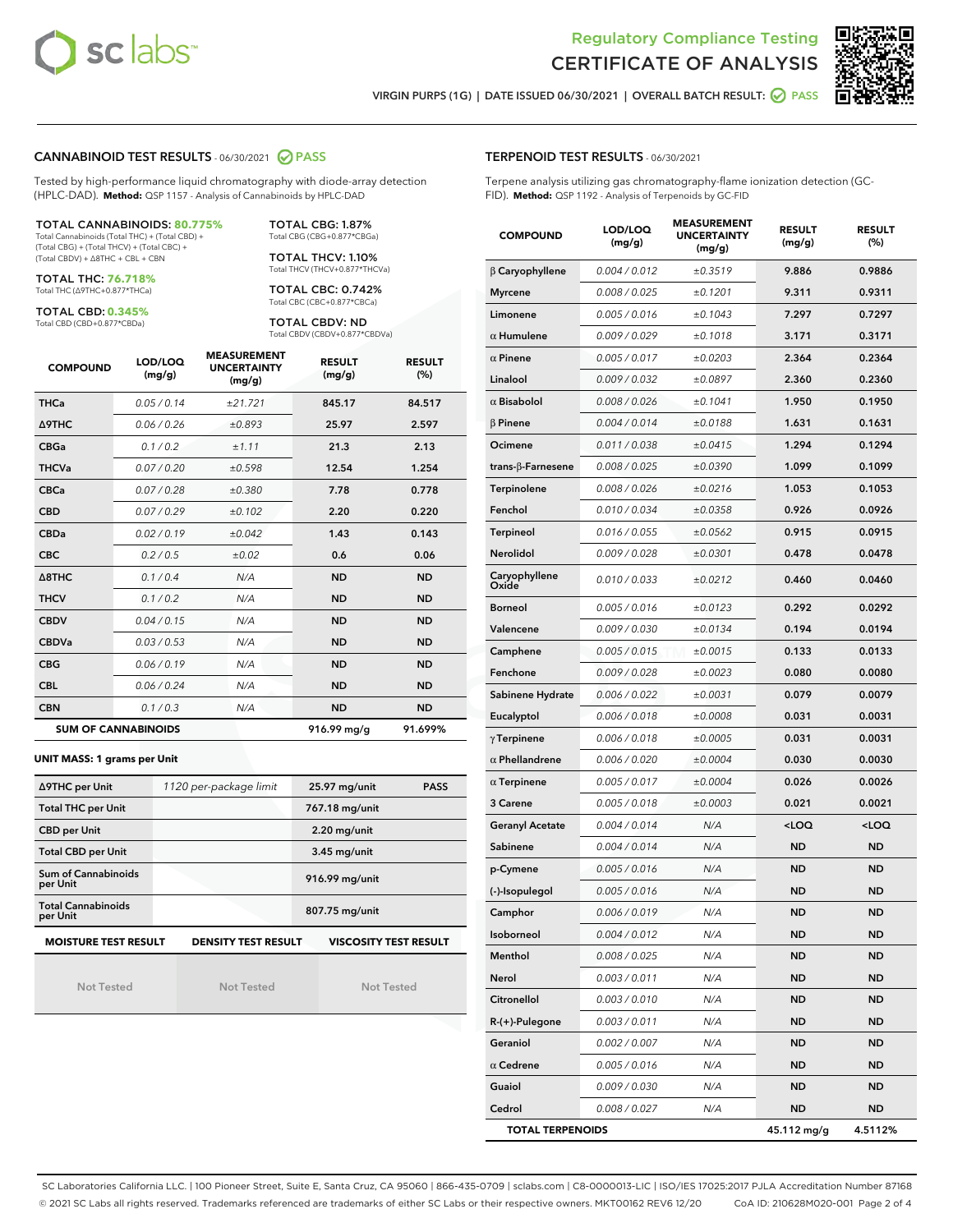



VIRGIN PURPS (1G) | DATE ISSUED 06/30/2021 | OVERALL BATCH RESULT: ● PASS

# CATEGORY 1 PESTICIDE TEST RESULTS - 06/30/2021 2 PASS

Pesticide and plant growth regulator analysis utilizing high-performance liquid chromatography-mass spectrometry (HPLC-MS) or gas chromatography-mass spectrometry (GC-MS). \*GC-MS utilized where indicated. **Method:** QSP 1212 - Analysis of Pesticides and Mycotoxins by LC-MS or QSP 1213 - Analysis of Pesticides by GC-MS

| <b>COMPOUND</b>             | LOD/LOQ<br>$(\mu g/g)$ | <b>ACTION</b><br><b>LIMIT</b><br>$(\mu g/g)$ | <b>MEASUREMENT</b><br><b>UNCERTAINTY</b><br>$(\mu g/g)$ | <b>RESULT</b><br>$(\mu g/g)$ | <b>RESULT</b> |
|-----------------------------|------------------------|----------------------------------------------|---------------------------------------------------------|------------------------------|---------------|
| Aldicarb                    | 0.03 / 0.08            | $\geq$ LOD                                   | N/A                                                     | <b>ND</b>                    | <b>PASS</b>   |
| Carbofuran                  | 0.02/0.05              | $>$ LOD                                      | N/A                                                     | <b>ND</b>                    | <b>PASS</b>   |
| Chlordane*                  | 0.03 / 0.08            | $\ge$ LOD                                    | N/A                                                     | <b>ND</b>                    | <b>PASS</b>   |
| Chlorfenapyr*               | 0.03/0.10              | $>$ LOD                                      | N/A                                                     | <b>ND</b>                    | <b>PASS</b>   |
| Chlorpyrifos                | 0.02 / 0.06            | $\ge$ LOD                                    | N/A                                                     | <b>ND</b>                    | <b>PASS</b>   |
| Coumaphos                   | 0.02 / 0.07            | $\ge$ LOD                                    | N/A                                                     | <b>ND</b>                    | <b>PASS</b>   |
| Daminozide                  | 0.02 / 0.07            | $\ge$ LOD                                    | N/A                                                     | <b>ND</b>                    | <b>PASS</b>   |
| <b>DDVP</b><br>(Dichlorvos) | 0.03/0.09              | $\ge$ LOD                                    | N/A                                                     | <b>ND</b>                    | <b>PASS</b>   |
| Dimethoate                  | 0.03/0.08              | $>$ LOD                                      | N/A                                                     | <b>ND</b>                    | <b>PASS</b>   |
| Ethoprop(hos)               | 0.03/0.10              | $\ge$ LOD                                    | N/A                                                     | <b>ND</b>                    | <b>PASS</b>   |
| Etofenprox                  | 0.02 / 0.06            | $\ge$ LOD                                    | N/A                                                     | <b>ND</b>                    | <b>PASS</b>   |
| Fenoxycarb                  | 0.03/0.08              | $\ge$ LOD                                    | N/A                                                     | <b>ND</b>                    | <b>PASS</b>   |
| Fipronil                    | 0.03/0.08              | $>$ LOD                                      | N/A                                                     | <b>ND</b>                    | <b>PASS</b>   |
| Imazalil                    | 0.02 / 0.06            | $\ge$ LOD                                    | N/A                                                     | <b>ND</b>                    | <b>PASS</b>   |
| <b>Methiocarb</b>           | 0.02 / 0.07            | $\ge$ LOD                                    | N/A                                                     | <b>ND</b>                    | <b>PASS</b>   |
| Methyl<br>parathion         | 0.03/0.10              | $\ge$ LOD                                    | N/A                                                     | <b>ND</b>                    | <b>PASS</b>   |
| <b>Mevinphos</b>            | 0.03/0.09              | $>$ LOD                                      | N/A                                                     | <b>ND</b>                    | <b>PASS</b>   |
| Paclobutrazol               | 0.02 / 0.05            | $\ge$ LOD                                    | N/A                                                     | <b>ND</b>                    | <b>PASS</b>   |
| Propoxur                    | 0.03/0.09              | $\ge$ LOD                                    | N/A                                                     | <b>ND</b>                    | <b>PASS</b>   |
| Spiroxamine                 | 0.03 / 0.08            | $\ge$ LOD                                    | N/A                                                     | <b>ND</b>                    | <b>PASS</b>   |
| Thiacloprid                 | 0.03/0.10              | $\ge$ LOD                                    | N/A                                                     | <b>ND</b>                    | <b>PASS</b>   |

### CATEGORY 2 PESTICIDE TEST RESULTS - 06/30/2021 @ PASS

| <b>COMPOUND</b>          | LOD/LOQ<br>$(\mu g/g)$ | <b>ACTION</b><br><b>LIMIT</b><br>$(\mu g/g)$ | <b>MEASUREMENT</b><br><b>UNCERTAINTY</b><br>$(\mu g/g)$ | <b>RESULT</b><br>$(\mu g/g)$ | <b>RESULT</b> |
|--------------------------|------------------------|----------------------------------------------|---------------------------------------------------------|------------------------------|---------------|
| Abamectin                | 0.03/0.10              | 0.1                                          | N/A                                                     | <b>ND</b>                    | <b>PASS</b>   |
| Acephate                 | 0.02/0.07              | 0.1                                          | N/A                                                     | <b>ND</b>                    | <b>PASS</b>   |
| Acequinocyl              | 0.02/0.07              | 0.1                                          | N/A                                                     | <b>ND</b>                    | <b>PASS</b>   |
| Acetamiprid              | 0.02/0.05              | 0.1                                          | N/A                                                     | <b>ND</b>                    | <b>PASS</b>   |
| Azoxystrobin             | 0.02/0.07              | 0.1                                          | N/A                                                     | <b>ND</b>                    | <b>PASS</b>   |
| <b>Bifenazate</b>        | 0.01/0.04              | 0.1                                          | N/A                                                     | <b>ND</b>                    | <b>PASS</b>   |
| <b>Bifenthrin</b>        | 0.02 / 0.05            | 3                                            | N/A                                                     | <b>ND</b>                    | <b>PASS</b>   |
| <b>Boscalid</b>          | 0.03/0.09              | 0.1                                          | N/A                                                     | <b>ND</b>                    | <b>PASS</b>   |
| Captan                   | 0.19/0.57              | 0.7                                          | N/A                                                     | <b>ND</b>                    | <b>PASS</b>   |
| Carbaryl                 | 0.02/0.06              | 0.5                                          | N/A                                                     | <b>ND</b>                    | <b>PASS</b>   |
| Chlorantranilip-<br>role | 0.04/0.12              | 10                                           | N/A                                                     | <b>ND</b>                    | <b>PASS</b>   |
| Clofentezine             | 0.03/0.09              | 0.1                                          | N/A                                                     | <b>ND</b>                    | <b>PASS</b>   |

| CATEGORY 2 PESTICIDE TEST RESULTS - 06/30/2021 continued |  |
|----------------------------------------------------------|--|
|                                                          |  |

| <b>COMPOUND</b>               | LOD/LOQ<br>(µg/g) | <b>ACTION</b><br>LIMIT<br>$(\mu g/g)$ | <b>MEASUREMENT</b><br><b>UNCERTAINTY</b><br>$(\mu g/g)$ | <b>RESULT</b><br>(µg/g) | <b>RESULT</b> |
|-------------------------------|-------------------|---------------------------------------|---------------------------------------------------------|-------------------------|---------------|
| Cyfluthrin                    | 0.12 / 0.38       | 2                                     | N/A                                                     | <b>ND</b>               | <b>PASS</b>   |
| Cypermethrin                  | 0.11 / 0.32       | $\mathcal{I}$                         | N/A                                                     | <b>ND</b>               | <b>PASS</b>   |
| Diazinon                      | 0.02 / 0.05       | 0.1                                   | N/A                                                     | <b>ND</b>               | <b>PASS</b>   |
| Dimethomorph                  | 0.03 / 0.09       | 2                                     | N/A                                                     | <b>ND</b>               | <b>PASS</b>   |
| Etoxazole                     | 0.02 / 0.06       | 0.1                                   | N/A                                                     | <b>ND</b>               | <b>PASS</b>   |
| Fenhexamid                    | 0.03 / 0.09       | 0.1                                   | N/A                                                     | <b>ND</b>               | <b>PASS</b>   |
| Fenpyroximate                 | 0.02 / 0.06       | 0.1                                   | N/A                                                     | <b>ND</b>               | <b>PASS</b>   |
| Flonicamid                    | 0.03 / 0.10       | 0.1                                   | N/A                                                     | <b>ND</b>               | <b>PASS</b>   |
| Fludioxonil                   | 0.03 / 0.10       | 0.1                                   | N/A                                                     | <b>ND</b>               | <b>PASS</b>   |
| Hexythiazox                   | 0.02 / 0.07       | 0.1                                   | N/A                                                     | <b>ND</b>               | <b>PASS</b>   |
| Imidacloprid                  | 0.04 / 0.11       | 5                                     | N/A                                                     | <b>ND</b>               | <b>PASS</b>   |
| Kresoxim-methyl               | 0.02 / 0.07       | 0.1                                   | N/A                                                     | <b>ND</b>               | <b>PASS</b>   |
| Malathion                     | 0.03 / 0.09       | 0.5                                   | N/A                                                     | <b>ND</b>               | <b>PASS</b>   |
| Metalaxyl                     | 0.02 / 0.07       | $\overline{c}$                        | N/A                                                     | <b>ND</b>               | <b>PASS</b>   |
| Methomyl                      | 0.03 / 0.10       | $\mathcal{I}$                         | N/A                                                     | <b>ND</b>               | <b>PASS</b>   |
| Myclobutanil                  | 0.03 / 0.09       | 0.1                                   | N/A                                                     | <b>ND</b>               | <b>PASS</b>   |
| Naled                         | 0.02 / 0.07       | 0.1                                   | N/A                                                     | <b>ND</b>               | <b>PASS</b>   |
| Oxamyl                        | 0.04 / 0.11       | 0.5                                   | N/A                                                     | <b>ND</b>               | <b>PASS</b>   |
| Pentachloronitro-<br>benzene* | 0.03/0.09         | 0.1                                   | N/A                                                     | <b>ND</b>               | <b>PASS</b>   |
| Permethrin                    | 0.04 / 0.12       | 0.5                                   | N/A                                                     | <b>ND</b>               | <b>PASS</b>   |
| Phosmet                       | 0.03 / 0.10       | 0.1                                   | N/A                                                     | <b>ND</b>               | <b>PASS</b>   |
| Piperonylbu-<br>toxide        | 0.02 / 0.07       | 3                                     | N/A                                                     | <b>ND</b>               | <b>PASS</b>   |
| Prallethrin                   | 0.03 / 0.08       | 0.1                                   | N/A                                                     | <b>ND</b>               | <b>PASS</b>   |
| Propiconazole                 | 0.02 / 0.07       | 0.1                                   | N/A                                                     | <b>ND</b>               | <b>PASS</b>   |
| Pyrethrins                    | 0.04 / 0.12       | 0.5                                   | N/A                                                     | <b>ND</b>               | <b>PASS</b>   |
| Pyridaben                     | 0.02 / 0.07       | 0.1                                   | N/A                                                     | <b>ND</b>               | <b>PASS</b>   |
| Spinetoram                    | 0.02 / 0.07       | 0.1                                   | N/A                                                     | <b>ND</b>               | <b>PASS</b>   |
| Spinosad                      | 0.02 / 0.07       | 0.1                                   | N/A                                                     | <b>ND</b>               | <b>PASS</b>   |
| Spiromesifen                  | 0.02 / 0.05       | 0.1                                   | N/A                                                     | <b>ND</b>               | <b>PASS</b>   |
| Spirotetramat                 | 0.02 / 0.06       | 0.1                                   | N/A                                                     | <b>ND</b>               | <b>PASS</b>   |
| Tebuconazole                  | 0.02 / 0.07       | 0.1                                   | N/A                                                     | <b>ND</b>               | <b>PASS</b>   |
| Thiamethoxam                  | 0.03 / 0.10       | 5                                     | N/A                                                     | <b>ND</b>               | <b>PASS</b>   |
| Trifloxystrobin               | 0.03 / 0.08       | 0.1                                   | N/A                                                     | <b>ND</b>               | <b>PASS</b>   |

SC Laboratories California LLC. | 100 Pioneer Street, Suite E, Santa Cruz, CA 95060 | 866-435-0709 | sclabs.com | C8-0000013-LIC | ISO/IES 17025:2017 PJLA Accreditation Number 87168 © 2021 SC Labs all rights reserved. Trademarks referenced are trademarks of either SC Labs or their respective owners. MKT00162 REV6 12/20 CoA ID: 210628M020-001 Page 3 of 4